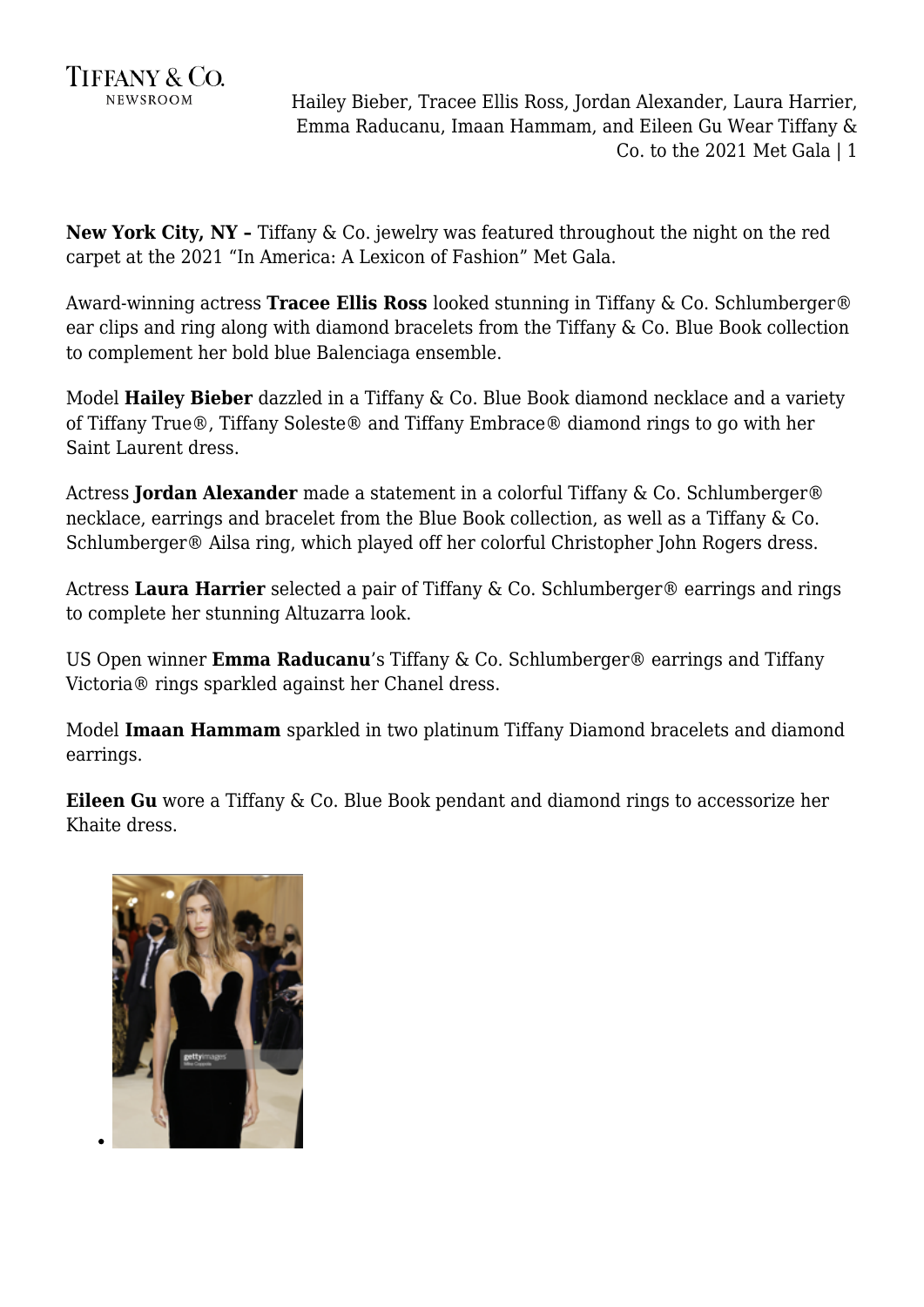

**Hailey Bieber**



**Jordan Alexander**



**Laura Harrier**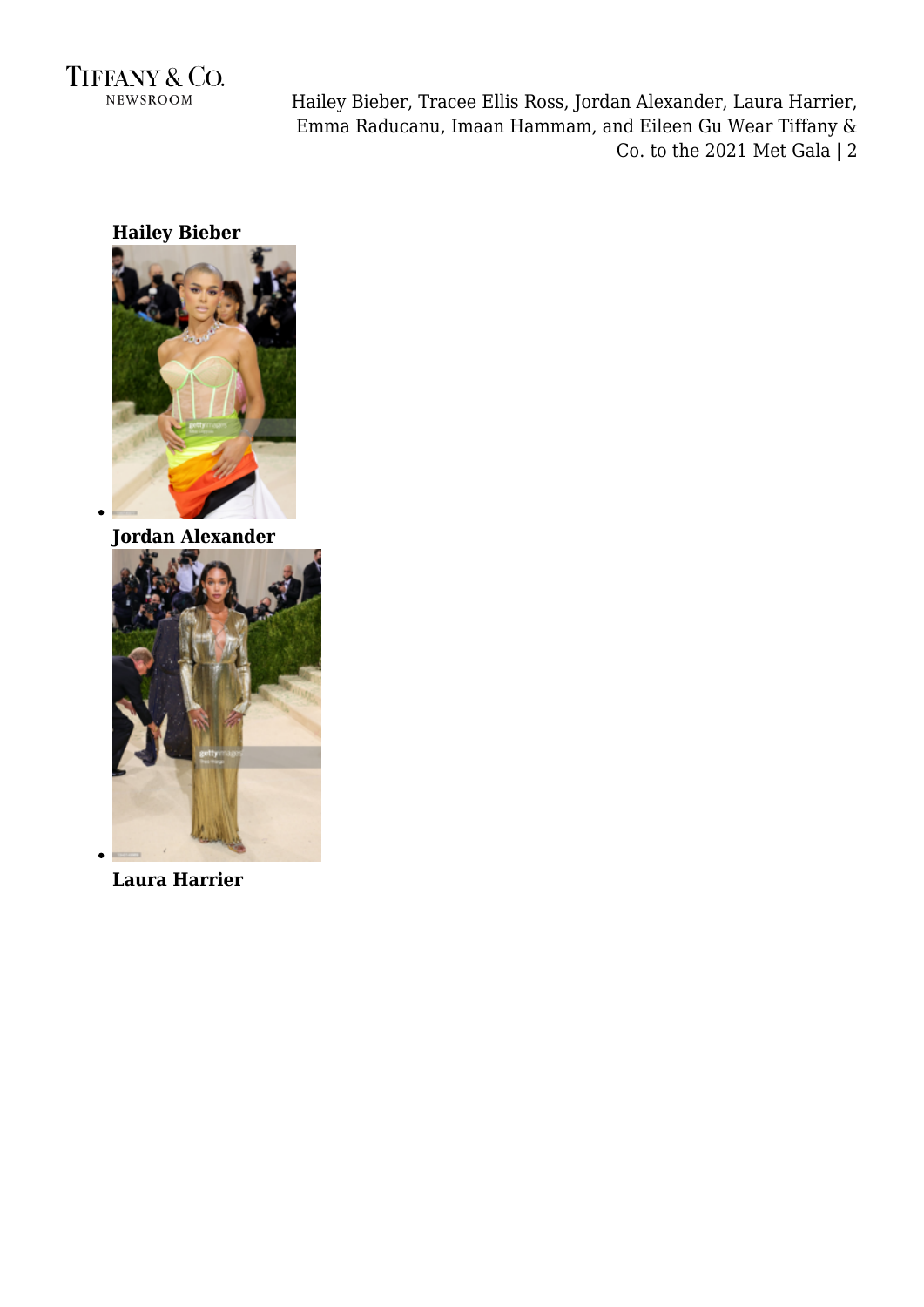



**Emma Raducanu**



**Imaan Hammam**



**Eileen Gu**